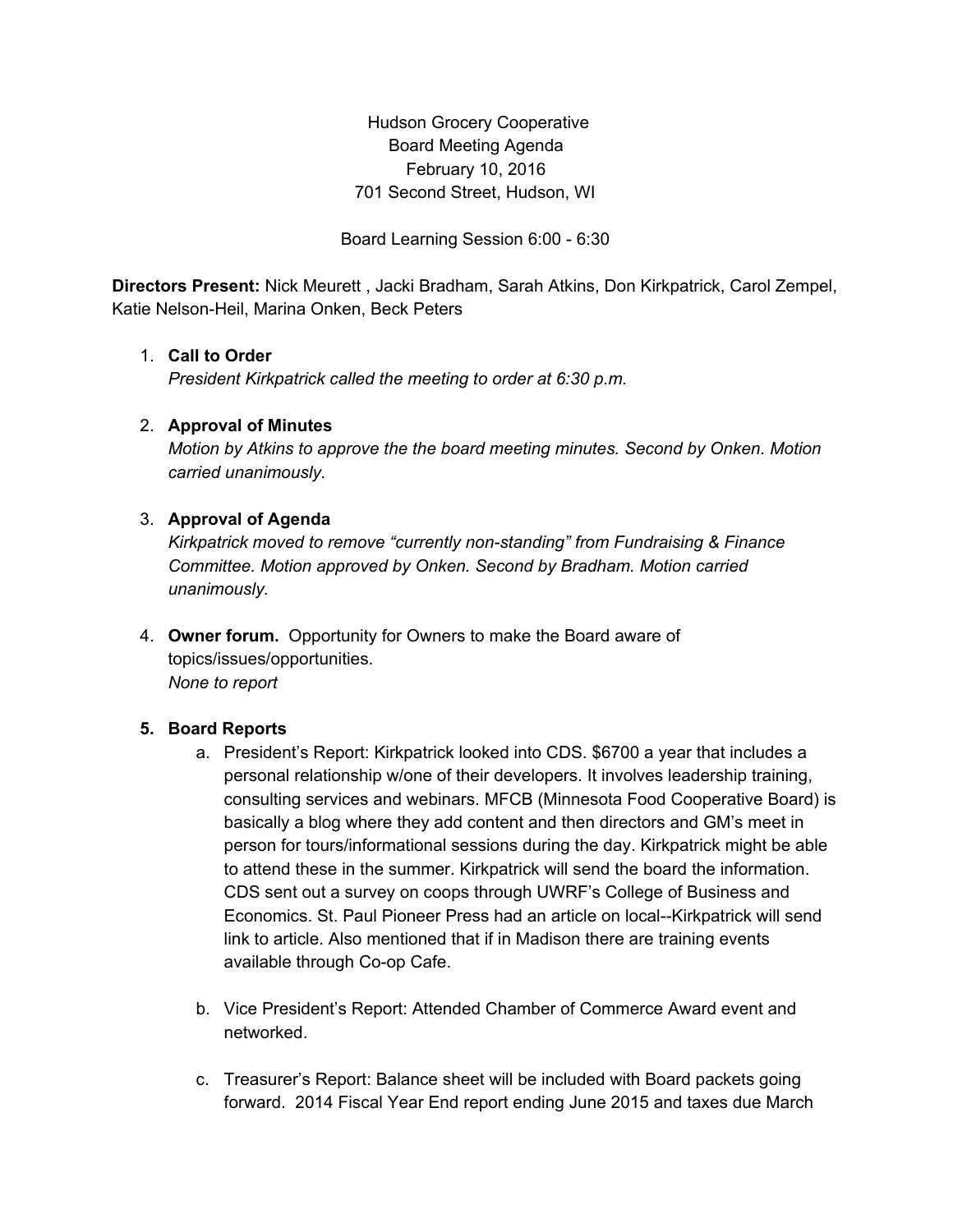15, 2016. Fiscal year runs July-June. Clarification of \$2.60 PayPal (2.75% per transaction) charge for each online application. Board insurance policies are available. Resources of \$12,500 and access to seed grant of \$5,112.07, which will provide matching funding of our expenses. Board members will continue to charge training expenses on individual credit cards and then get reimbursed. Kathy Tobias was removed and Beck Peters added as a signatory to co-op account.

- d. Secretary's Report: Committee members contact information were added to committee's document.
- e. Other Director's Report: nothing to report

## **6. Old Business**

- a. Website: Nelson-Heil is going to take over the updating of the website. Discussion followed on the need to post Board meeting minutes publicly. Group consensus was that annual shareholders meeting minutes should be available to owners. Ultimately it was decided that Steering Committee should review our policy on meeting minutes. Kirkpatrick asked that board members should review website and bring back suggestions for Saturday's meeting.
- b. Up and Coming update. Up and Coming Conference grant application was submitted. Each person should have submitted their own grant application. Zempel is going for pre sessions on Thursday. Nelson-Heil will be targeting finance sessions. We were awarded a \$350 grant. Meurett will not be attending. A board retreat is scheduled for March 26th 8-10 a.m. to discuss conference sessions.

## **7. Committee Reports -- See Appendix A for final goals and budget**

a. Fundraising & Finance

Establish committee; \$0 budget. Motion by Onken to approve goals and budget. Second by Meurett. Motion carried unanimously.

- b. Ownership & Volunteers Motion by Atkins to to approve goals and budget. Second by Onken. Motion by Atkins to amend budget to \$750 budget. Second by Onken. Motion carried unanimously.
- c. Marketing & Communications

Building community through food. New brochure design reviewed. Developing content & streams of content. Request to hire a writer that would cover local food providers. "Humans of New York" as applied to HGC co-op owners. Website, Beet, Facebook, Twitter and Hudson Star-Observer. Four owner drives - \$0. Motion by Atkins to approve goals and budget. Second by Nelson-Heil. Motion by Atkins to amend budget to \$5000 and approve 6 articles and then assess if another 6 articles warranted. Second by Onken. Motion carried unanimously.

d. Steering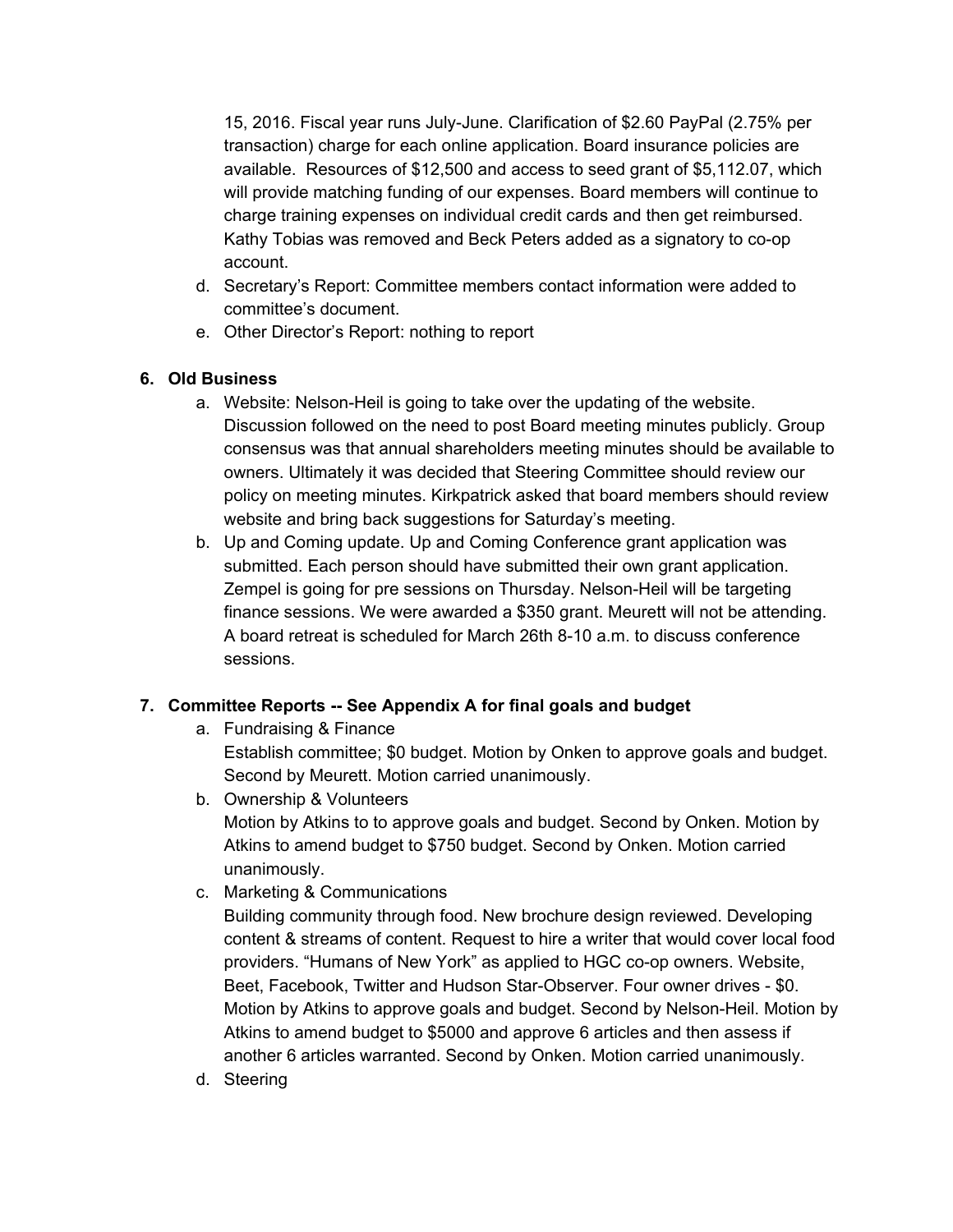Create evaluation criterion and oversee the Board's self assessment and promote board member education. Motion by Nelson to approve goals and budget. Second by Atkins. \$4000 budget. Motion carried unanimously.

e. Vendor Relations - Currently non-standing

## **8. New Business**

a. 2016 budget recommendation \$10,250 = \$9750 committee's budget & \$500 misc. expenses. Motion by Atkins to approve Board budget. Second by Onken. Motion carried unanimously.

## **Move to closed session**

per paragraph 30 (c) of HGC Bylaws in order to discuss confidential matters such as: labor relations or personnel issues; negotiation of a contract; discussion of strategic goals or business plans, the disclosure of which would adversely impact the Cooperative's position in the marketplace; and/or discussion of a matter that may, by law, be considered confidential.

**Reconvene to open session**

# **9. Other Business**

- a. Kirkpatrick has a box of sunglasses with co-op logo that can be passed out at events. Please let him know if/when you need them.
- b. Please send Kirkpatrick an email when Board members are unable to attend meetings.
- c. Next meeting Wednesday, March 9, 2016. Wednesday, April 13, 2016.
- d. HGC House party at Marina's house on Feb. 28, 3-5 p.m. 324 Valley Commons.

# **10. Adjournment**

Motion by Onken to adjourn meeting at 8:37 p.m.. Second by Atkins. Motion carried unanimously.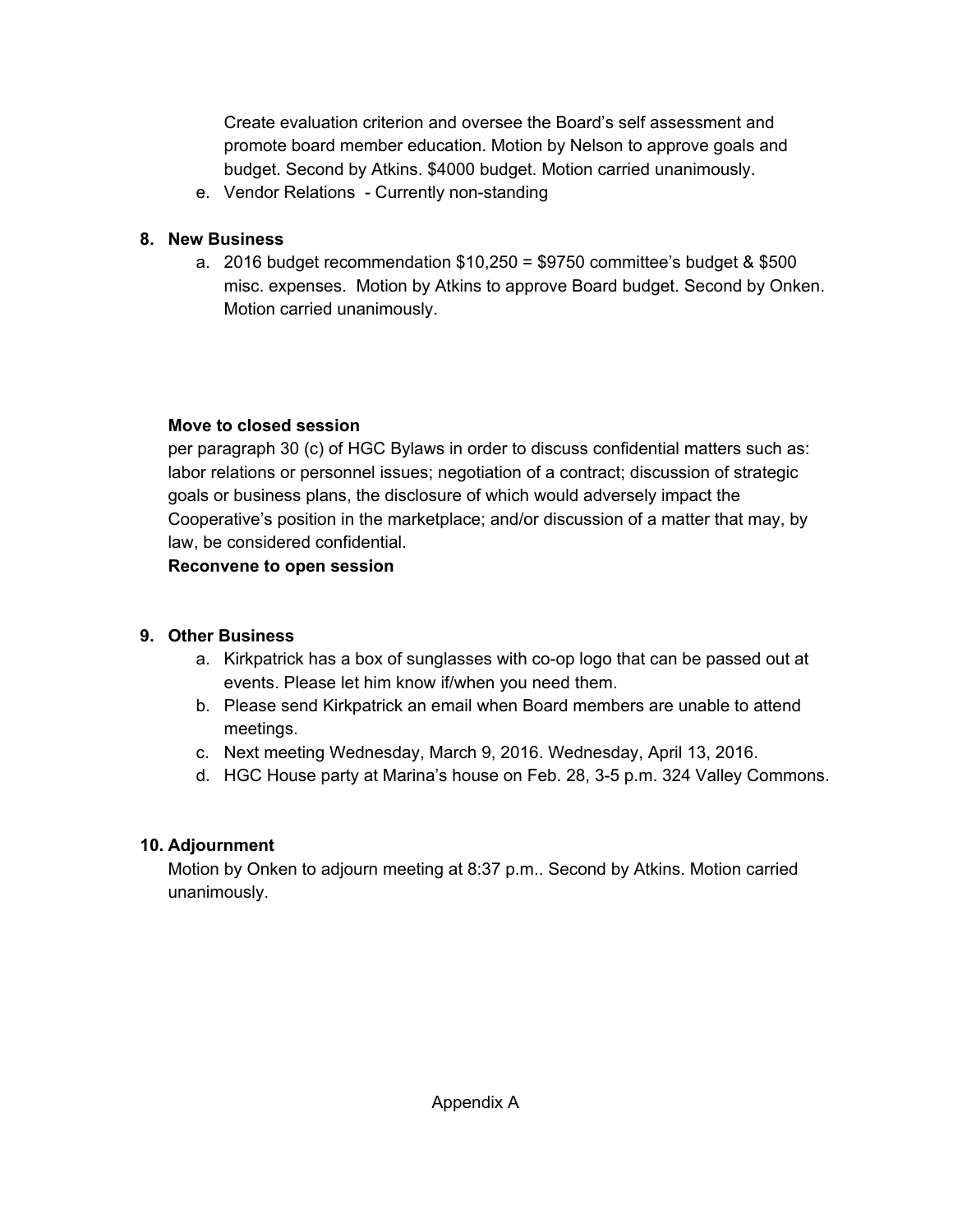## **Hudson Grocery Cooperative 2016 Goals** Approved Feb 10, 2016

#### **Board Goals**

● 230 new owners by November 2016

### **Director Goals**

● Each director participate in education process

### **Committees Goals:**

### **Steering Committee Goals**

- **Create evaluation criterion and oversee the board's self-assessment and improvement process.**
- **Continue to focus on and promote board member education**

## **Marketing and Communications Committee Goals**

- Development of HGC messaging content
- Implement "educating our customers" plan

### **Ownership and Volunteers Committee Goals**

- Finalize system for notifying all new applicants of receipt of application
- Perform first annual audit of ownership database
- Document planning procedure and post-meeting document process for annual Meeting
- Initiate volunteer training packet hold a volunteer party

#### **Vendor Relations Committee Goals**

● Non-standing committee

## **Fundraising and Finance Committee Goals**

- Establish Finance and Fund Raising Committee
- Develop relationships with HGC owners who experts in the field
- Support education initiatives around Co-op finance

Approved budget for committee work:

| Finance and fundraising | 0.00    |
|-------------------------|---------|
| Ownership               | 750     |
| Marketing               | 5000    |
| <b>Steering</b>         | 4000    |
|                         | 9750.00 |

Additional coverage for expenses such as

Insurance, Paypal/bank charges and fees, Postage shipping, Misc. office supplies, and the like